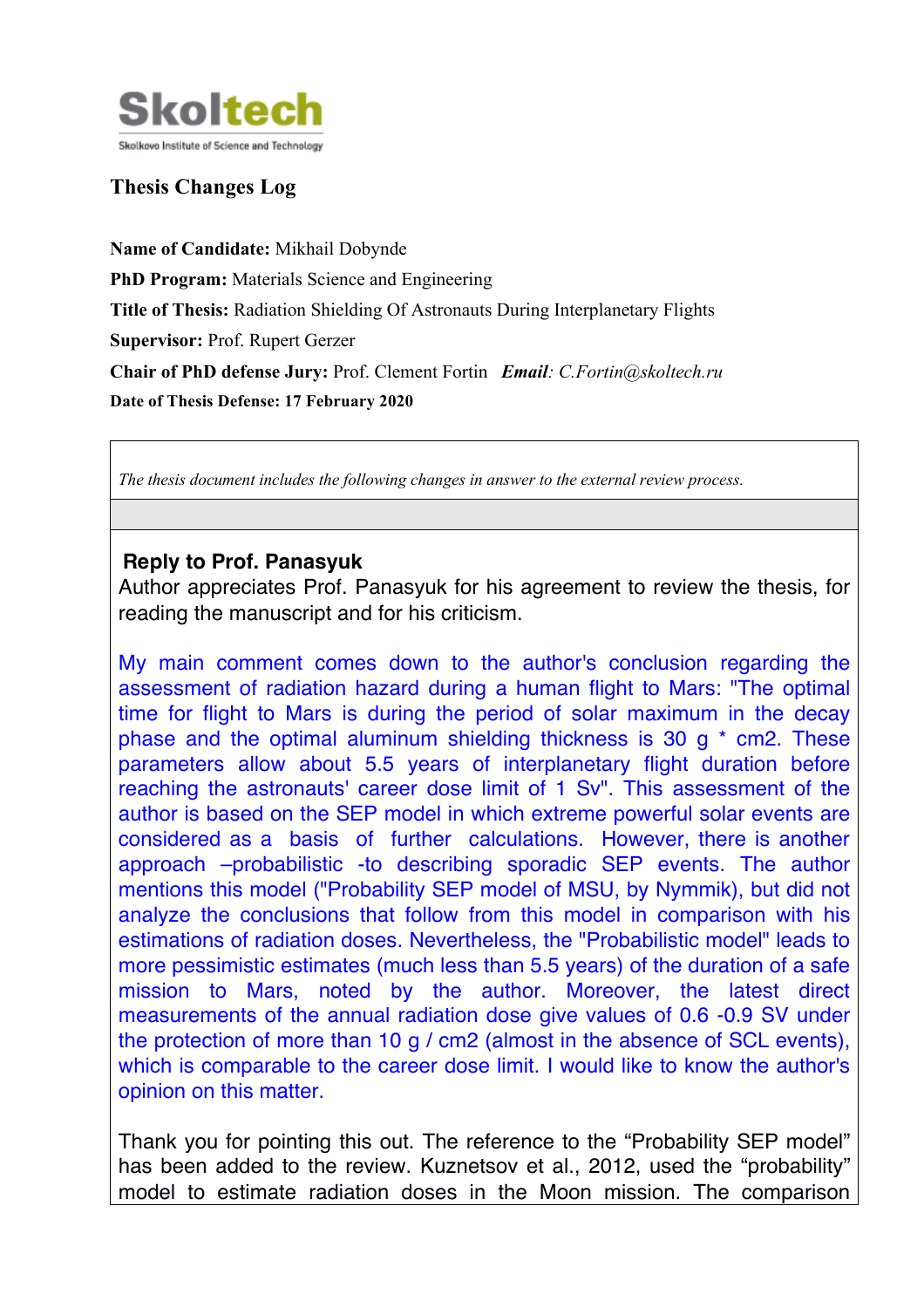between the paper and current results shows that radiation doses due to the GCR are in relatively good agreement, taking into account differences in geometry, irradiation conditions, energy grid for incident particles, the material of the phantom, dose calculation methodology and dose quantities. The agreement is found both for the total dose and dose due to the secondary neutrons. However, the radiation dose due to SEP, according to Kuznetsov et al., 2012 are much higher than in the current work. I see three main reasons. The first is that the SEP in the current work has been considered in the energy range up to 1 GeV/ nucleon, while Kuznetsov et al., 2012 considered energies up to 10 GeV/nucleon. The second reason can be due to the differences in the energy grid. In the current work, the energy range of primary particles is from 7 to 123 GeV/nucleon, although for the SEP, only the first 11 energy bins are used. Kuznetsov et al., 2012 use five energy bins and do not specify the boundary values for bins as well as the energy distribution of primary particles in each bin. The related publication by Denisov et al., 2011, and Ph.D. thesis by Denisov also do not answer. The third possible reason is the very high flux prediction given by the "probability" SEP model. The possibility of exceeding the model spectrum is just 1%. Summing up, additional work should be done to give the exact answer to this question.

In addition, there are less significant comments. There are some points just to correct.

p.18. There are several models that describe GCR spectra: Nymmikmodel (Nymmik et al., 1992) Corrected, thank you.

p.21. fluxes over South America and western part of Atlantic Ocean(the region on the South Atlantic anomaly)

Thank you for pointing this out, it is added to the description now.

p.20. Their spectra decrease exponentially and are usually described up to the energy of 10 MeV for electrons and up to 500 MeV (up to 1000 MeV) for protons

Corrected, thank you.

p. 28. Different SEP events have different risk levels for space missions, because of the differences in particle spectra. Hu et al., 2009 have shown that no single event would lead to acute radiation death if the aluminum spacecraft shielding exceeds 5 g·cm2. Thus, most risk due to SEPs is associated with extra vehicular activity (EVA). See my main comment above. It is not correct. It has been corrected to "no single event among considered" followed the discussion about Kuznetsov et al., 2012.

p.29.LITERATURE REVIEW Absence of references to Sobolevsky's et al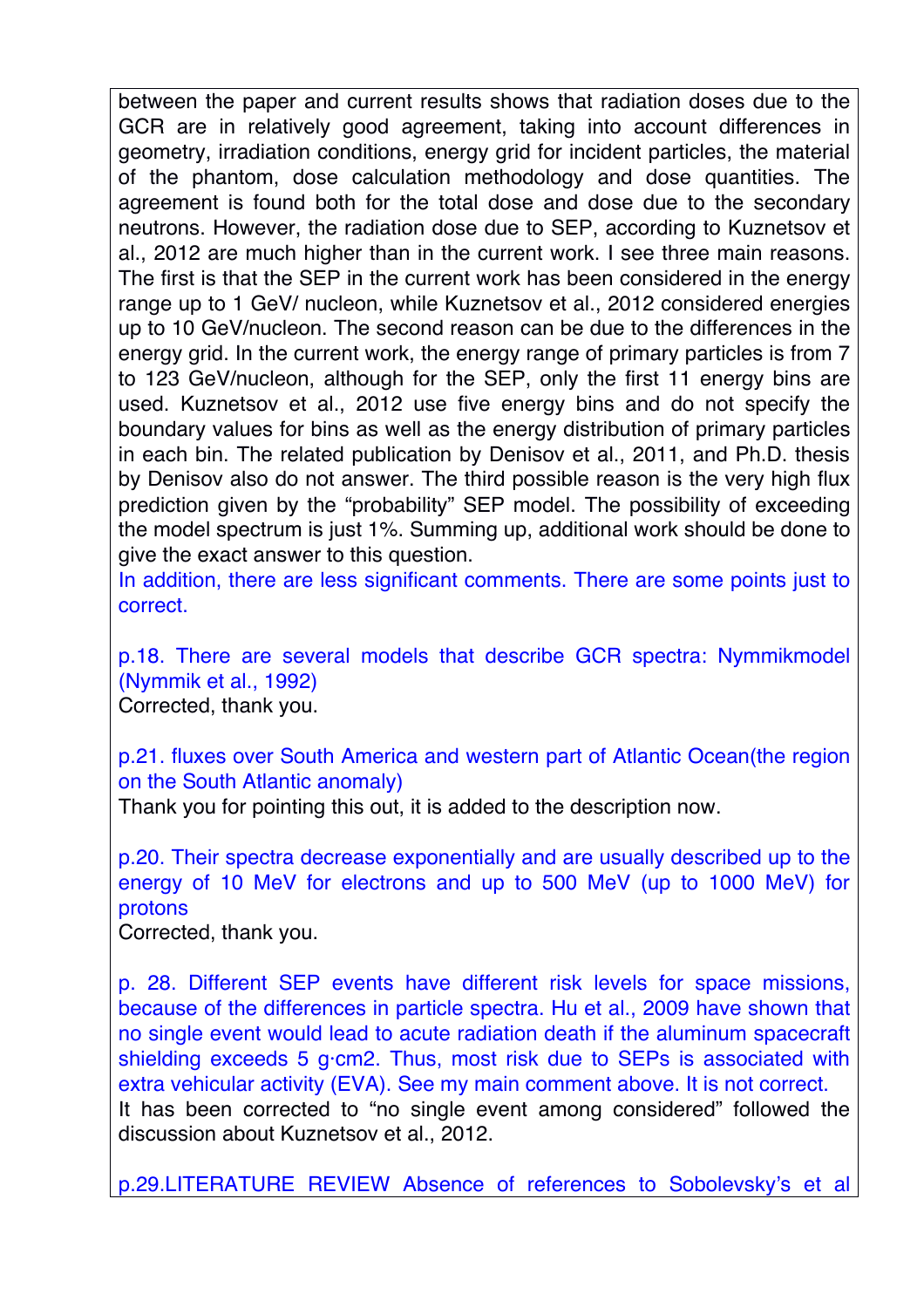papers, which could be important for further development of this topic. Recommend to add.

The most relevant works of Prof. Sobolevsky have been added to the literature review, thank you for the suggestion.

p. 31.Several studies consider radiation doses during 500 and 1000-day flights according to NASA plans26 (what does it means?)

Sorry for confusing, the corresponding references have been added.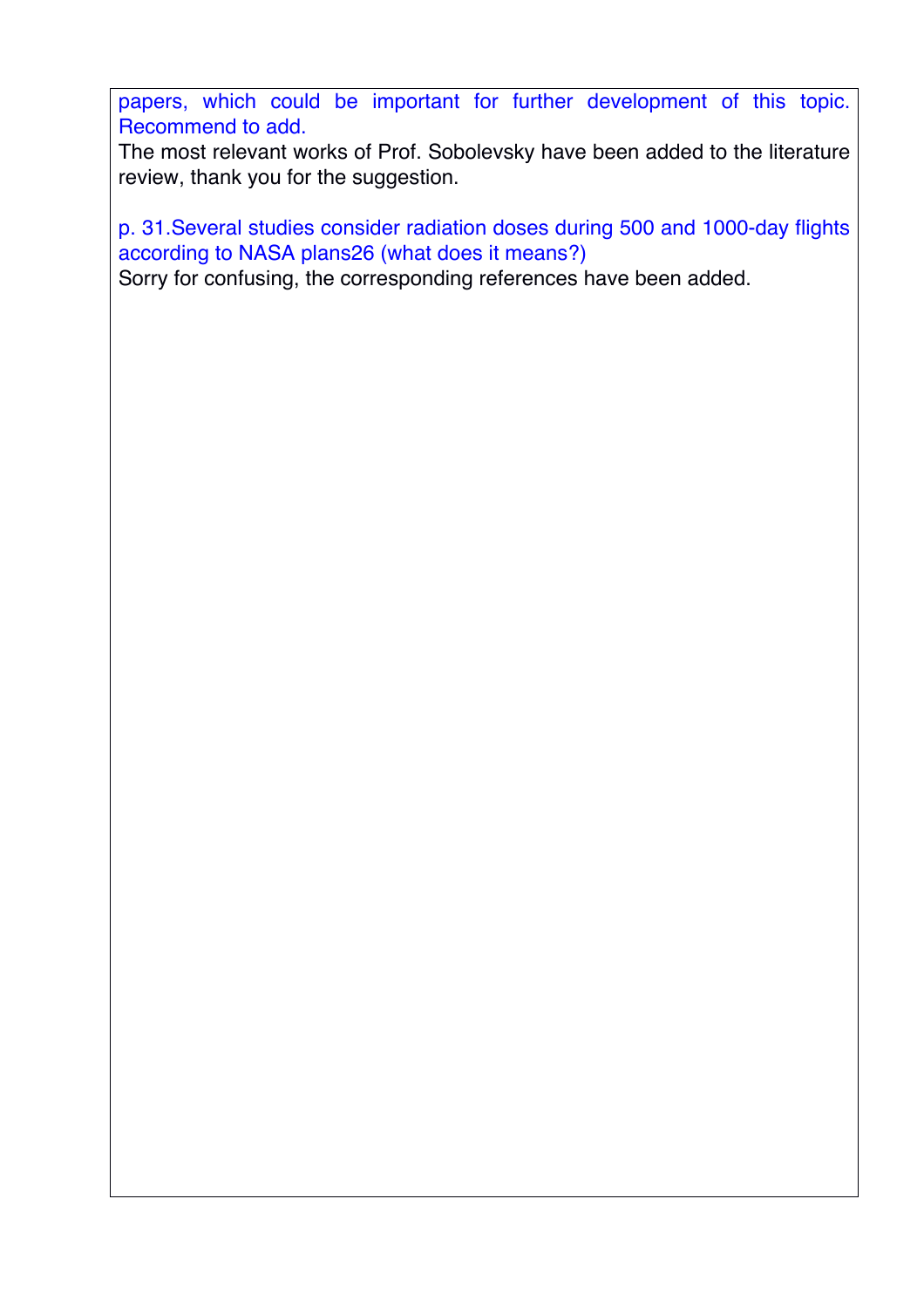### **Reply to Prof. Ploc**

Author appreciates Prof. Ploc for his agreement to review the thesis, for reading the manuscript and for his criticism.

To your abstract, add please a sentence or a paragraph explaining why you focus on calculations of radiation shielding to Mars only while the title is about the interplanetary missions in general. It would increase the relevance of the topic of dissertation work to its actual content.

The primary motivation at the beginning of the work was the assessment of radiation exposure during the flight to Mars, which is an interplanetary flight. We aimed to make a general assessment and demonstrated the optimal flight conditions, which are required for principal mission planning. Thus, we did not consider a specific trajectory and spacecraft geometry, which should be specified in the latter stages. Thus, the results of section 4.1, as well as 4.2, 4.3, and 4.5 can be used for any other interplanetary mission, like flight to Moon or interplanetary space station.

Neutrons have no charge, it is true, but the quality factor is not 1 as you stated in the thesis (section 1.2, page 8). Correct it and explain why. (See e.g. Veinot, K. G., & Hertel, N. E. (2005). Effective quality factors for neutrons based on the revised ICRP/ICRU recommendations. Radiation protection dosimetry, 115(1- 4), 536-541.)

Thank you for pointing this out, the statement about the neutron quality factor equal to one has been removed. However, by a quality factor, we mean Q(LET), which is applied to the energy, which is deposited by particle itself, not for the associated secondary particles. If all radiation doses weighted by Q(LET) were attributed to initial neutron, the effective quality factor would be greater than one for sure.

Misprints, grammar errors, wrong spelling, and other editorial comments: o Abstract:

§ First sentence: wrong: "...as a one on the main..."correct:"...as one of the main..."

Corrected, thank you.

§ Fourth line: use "trapped radiation (TR)" instead of "radiation trapped (TR)" Corrected, thank you.

§ In the paragraph describing the second main outcome, second line: use "Circulatory System (CS)" instead of "Circulatory System (CSs)" in your text Corrected, thank you.

§ In the paragraph describing the second main outcome, second line: up to 90% ("to" is missing in your text)

Corrected, thank you.

§ In the paragraph describing the third main outcome, last line: use more common and correct "the net CS dose on the LEO is halved" instead of "the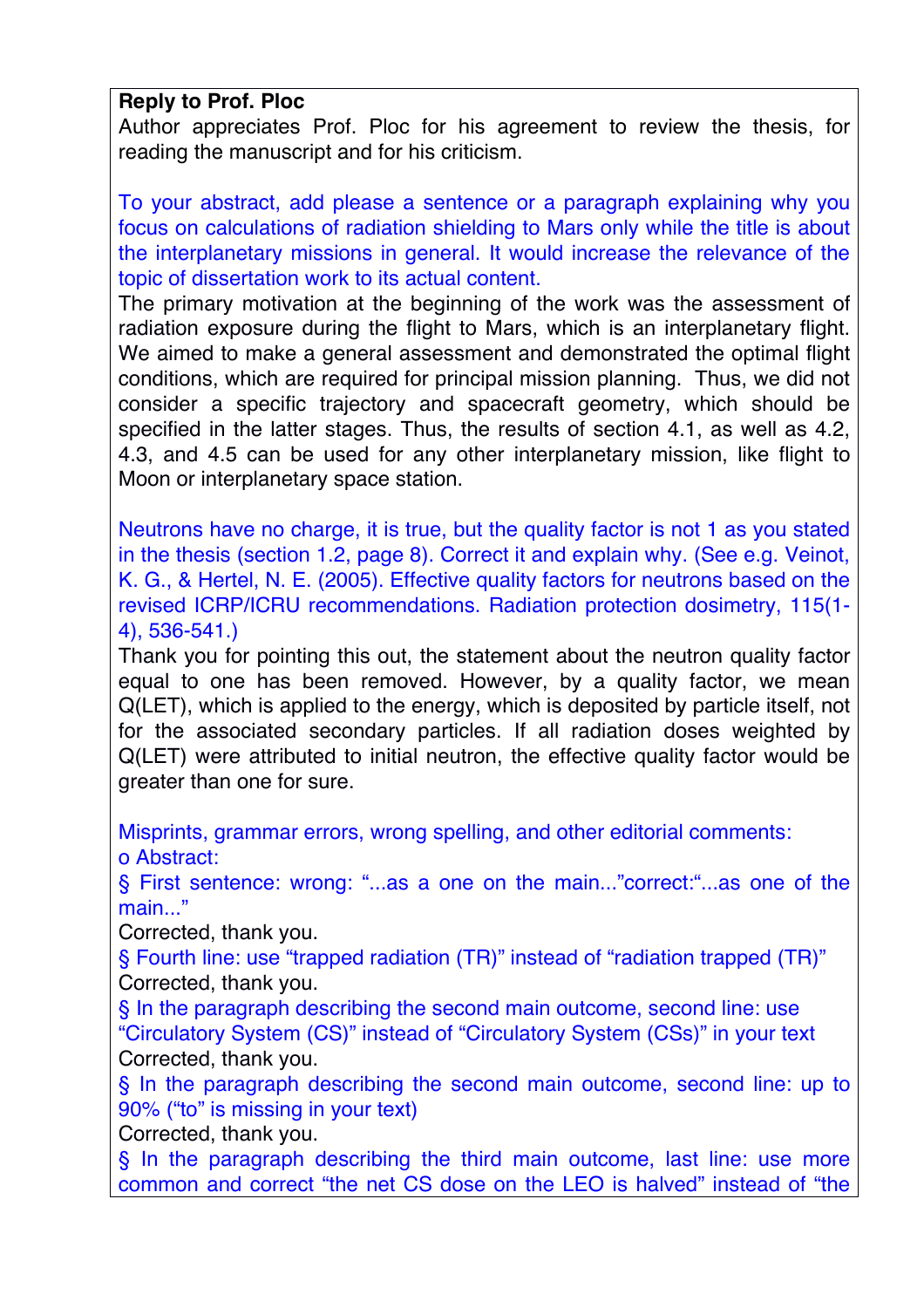net CS dose on the LEO is half less"

Corrected, thank you.

§ In the paragraph describing the last main outcome

o ListofSymbols: "r" as a spherical shielding radius or outer radius appears two times in the list. Please select only one explanation of "r".

Corrected, thank you.

o Abbreviations:

§ Abbreviation should be explained in their first appearance in the text of the thesis (independently on abstract)  $+$  they can be explained again in the extra list. This is not met in all cases (e.g. LEO on page 1, GOES on page 4, TR on page 6, etc.)

Corrected, thank you.

§ the abbreviation list is not full. Explanation of TR, TP, TE, CREME, SOHO, GOES, BFO (maybe more) is missing.

Thank you for pointing this out, the abbreviation list has been extended.

O GCR is usually abbreviation for Galactic cosmic rays including the "s" for plural of rays. In the presented thesis, sometimes is used "GCR" and sometimes "GCRs". I recommend to unify it via using "GCR" everywhere (including abstract, List of abbreviations, and the rest of thesis) and relating to "Galactic cosmic rays".

Corrected, thank you.

o The title of Section 1.1 appears again as the first sentence of the Section. Please delete the sentence "Radiation environment in space." and keep the section title only.

Corrected, thank you.

o Section1.1.1,thesecondsentenceofthelastparagraph(page3):use"...the sunspot or Wolf number..." instead of "...the sun-sport or Woolf number" Corrected, thank you.

o Section1.1.1,the third sentence from the end(page3):Citation is missing and "(formula??)" is used instead. Please correct it.

Corrected, thank you.

o Symbol for steradian is "sr" not "Sr"(Symbol "Sr" is used for Strontium).Please correct it in all of Figures 1.2 a) and b), 1.3 a) and b), 1.4 a) and b).

Corrected, thank you.

o The title of Section 1.1.4 appears again as the first sentence of the Section. Please delete the sentence "Trapped radiation." and keep the section title only. Corrected, thank you.

o Chapter1.2,thirdline:pleaseuse"...in units of gray(symbol: Gy)."in stead of wrong"...in units of Gray Gy." Indeed, the name of the units starts with lowercase (gray) but name of the scientist starts with uppercase (Gray). It should also be explained why the "Gy" is in the sentence, I recommend to use brackets as "(symbol: Gy)".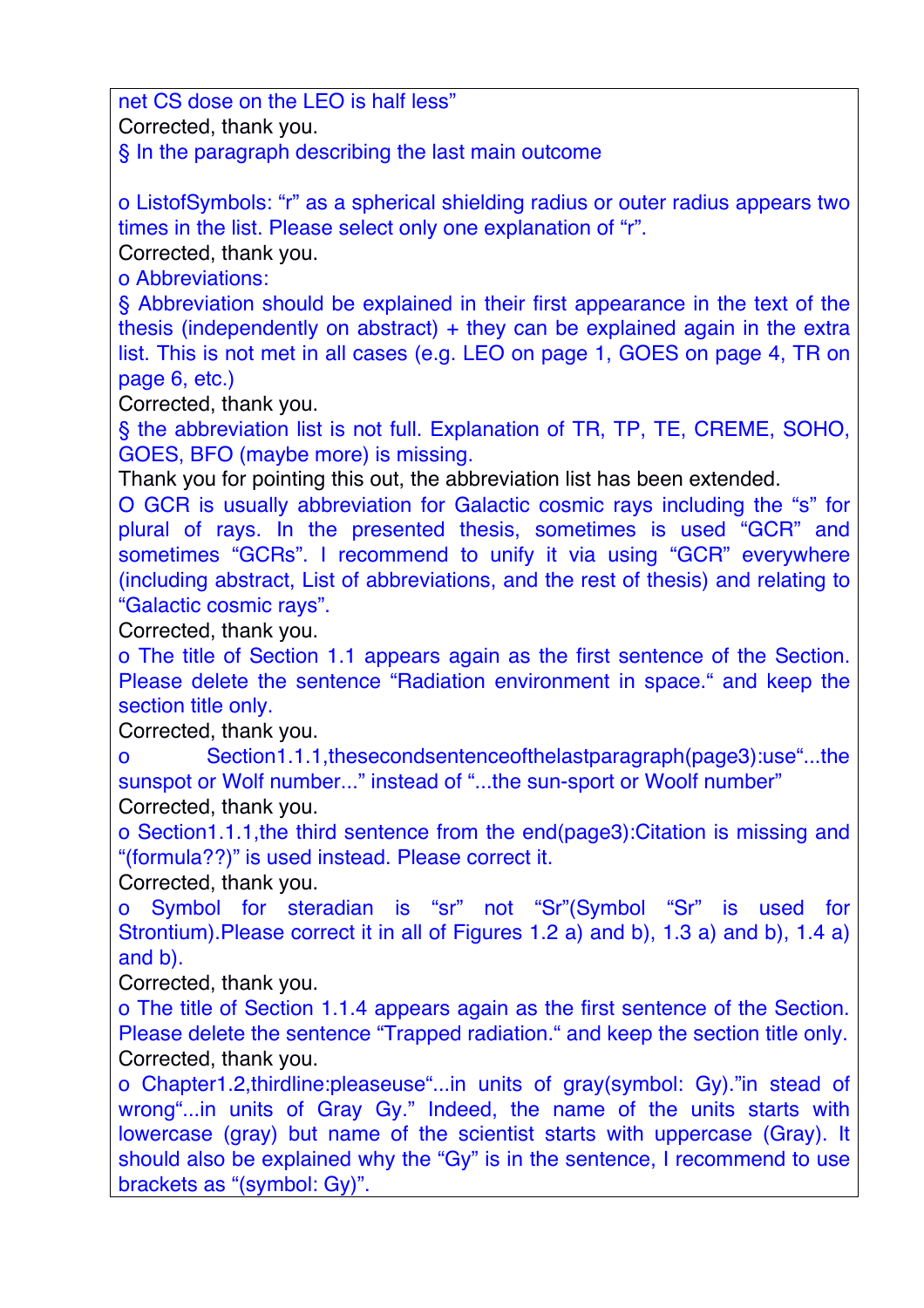Corrected, thank you.

o Chapter 1.2, 19th line: please use "... in units of sievert (symbol: Sv)." instead of wrong "... in units of Sivert Sv."

Corrected, thank you.

o Table1.1,page8:

§ Q=1 for LET<10 and not for LET<1 please correct it

Corrected, thank you

§ The second range of LET must include the edge values, i.e. 10≤LET≤100 Corrected, thank you

§ Usually, the variable LET is in the first column and the functionally dependent Q(LET) is in the second column. Please switch the columns. Corrected, thank you.

o Please use correct "annual" instead of wrong "anual" in figures 4.1,4.4a),b),4.5,4.6.

The term "annual" is not really correct. The "annual" dose should be calculated as an integral over one year, while the presented results show the monthly averaged dose rate. The "annual" has been removed and dose rates units changed to cSv/year.

o Section1.4.3,firstline:use"probability"insteadof"prob-ability"

Corrected, thank you.

o Chapter2,page17,firstline:comment in brackets"(ref to irradiation facilities)"is not clear to me.

Corrected, thank you

O In Chapter4, the first level subsections (4.1,4.2,etc.) start with a new page while the first level subsections in chapters 1, 2, and 3 start at the same page as the previous subsection. Please unify it.

Thank you for pointing this out, now chapter sections start with a new page all through the manuscript

o Section 4.1, first sentence: specify which figure shows the time dependences of GCR doses (Figure 4.1).

Corrected, thank you.

o Be sure that values are at the same line with their units(it is not the case e.g. on page36, last sentence).

Thank you, now all numbers and units are typed with non-breaking spacing  $\sim$ . O Chapter4, page45:missing Figure number and "refcompC" is there instead. Please correct it.

Corrected, thank you.

O Chapter4, page47:missing Figure number and "refcompC" is there instead. Please correct it.

Corrected, thank you.

o Chapter4,page66:missing Figure number and"{refleolab3)" is there instead. Please correct it.

Corrected, thank you.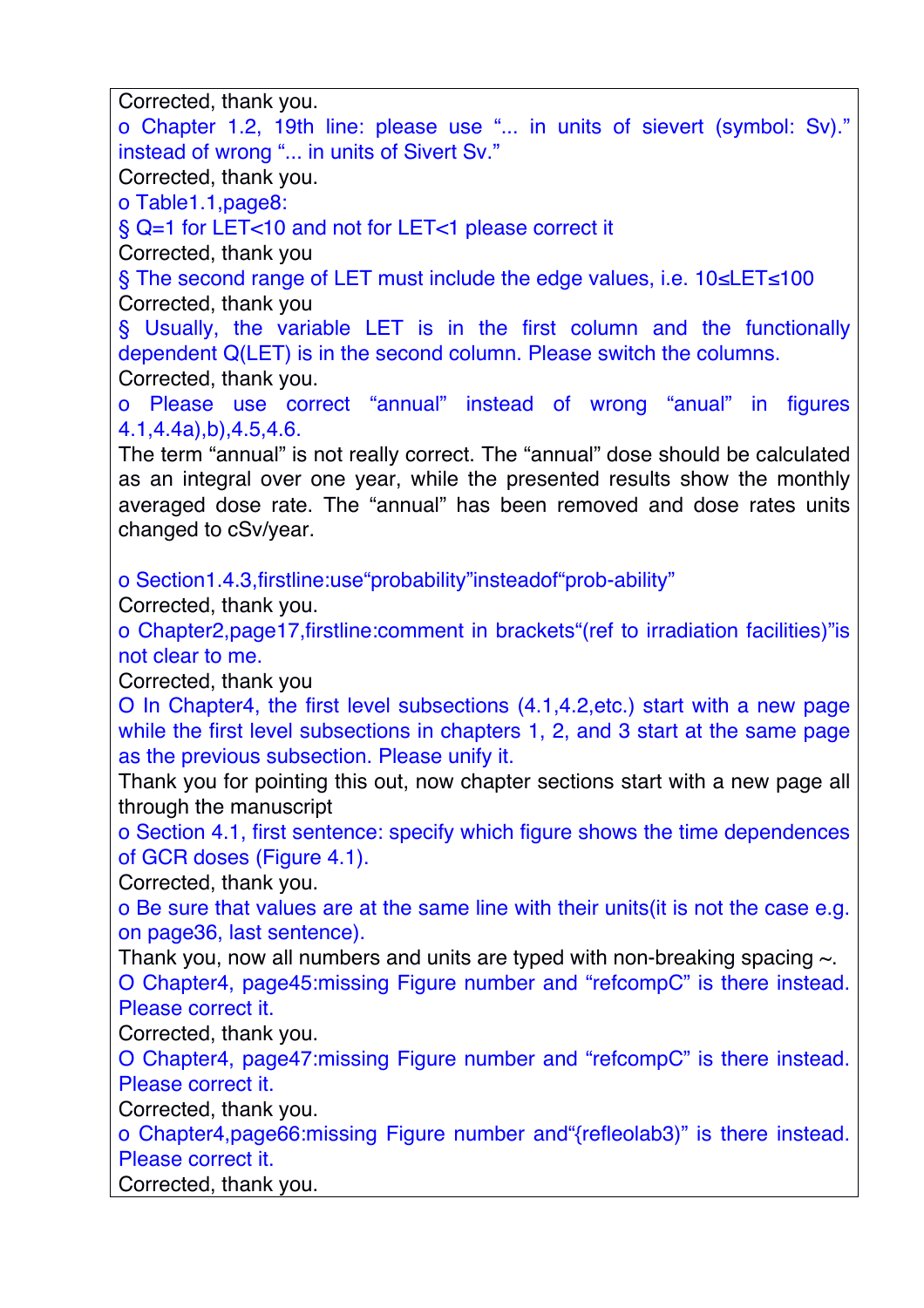o Page42:add a reference instead of "[some reference needed?]" Corrected, thank you.

My questions to be addressed during the thesis defense:

• Special attention in the thesis is paid to neutrons. What is the biological effect of neutrons and why is it much bigger than the biological effect of photons? The difference in the biological effect is due to secondary particles induced by photos and neutrons. Neutrons produce a lot of secondary protons when they hit the nuclei of atoms. The ionization losses of induced protons and nuclear fragments maximize, when they are slowed down (the Brag peak), so the LET and associated biological effect of the absorbed dose increases. Photons also ionize the medium, but most of the secondary particles are electrons from the outer shells. The energy losses of the electrons are monotonic and do not increase with the decrease in kinetic energy, so the quality factor is equal to 1.

• What GCR models were used in your calculations and why?

In the current work Matthia et al. 2013 was used. The primary motivation was the model simplicity and availability.

• What are the sources of uncertainties related to your calculations and estimates of their values?

Shielding and phantom geometry, the uncertainties in the radiation environment model and the biological effect of space radiation.

• Could be your codes provided for further use of broader public as e.g. an open-source license?

Potentially the access could be provided, but the code should be adopted. For an not-experienced user it look more reasonable to provide an on-line tool based on the calculation results, or merging the results with an existing tool, which provide radiation particle spectra dependent on the orbital parameters.

Summing up, I am convinced that the author Mikhail Dobynde of the presented Ph.D. thesis demonstrated his ability to conduct individual research work and bring valuable results. All main goals defined for this work were fulfilled. For this reason, I recommend that after corrections recommended in this report he will be admitted to the formal thesis defense and delivered the scientific title Ph.D.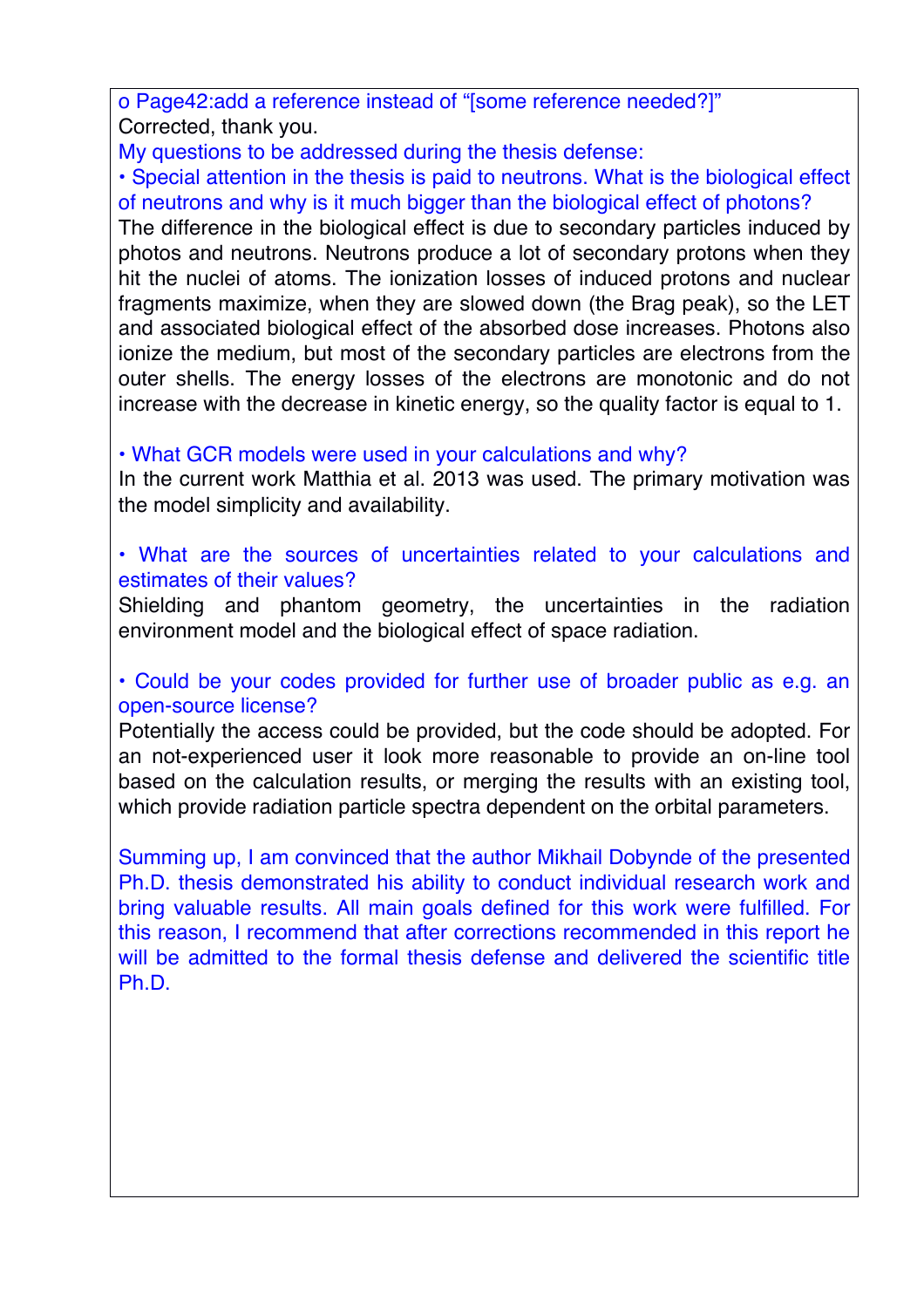# **Reply to Prof. Baiocco**

Author appreciates Prof. Baiocco for his agreement to review the thesis, for reading the manuscript and for his criticism.

The main point that needs to be addressed is the overall editorial style of the manuscript: a careful proofreading is needed, for the many typos, missing or doubled words, references appearing out of parentheses or not correctly appearing (also with the ?? marks generated by LaTeX), Figures not cited in the text, etc. An overall revision of the English language would facilitate the reading: the risk is that the misuse of the language brings to formulations that are wrong or can be easily misunderstood.

Thank you for pointing this out, the spelling was carefully checked and all Latex issues, which have been found, were fixed.

To make only few examples, in the Introduction Chapter, paragraph 1.2:

- "The radiation impact value is characterized by the absorbed dose...." could be formulated as "The radiation impact can be quantified with..." or similar; Gy in units should be in parentheses; "It is equal to energy deposited by a radiation particle..." should be "by radiation", as this is not a dose per particle definition; "specie" is a typo and has always to be corrected with "species"; radiation weighting factors are indicated as wR and not only w; Cousins et al 2013 (which should be in parentheses) does not appear as the right reference for ICRP weighting factors; "An example of such a radiation environment is one inside..." should be "An example of such a radiation environment is the one inside..." and so on. Thank you for pointing this out, the corresponding changes have been added to the text.
- A sentence as: "For gamma-rays and neutrons, the radiation quality factor is equal to 1 as they do not have charge" is not correct: it is stated in the same paragraph that the radiation quality factor is dependent on LET. E.g. neutrons with a high LET (the LET of uncharged particles can always be defined based on the LET of the accelerated secondary charged species) will therefore have the corresponding radiation quality factor, different than 1.

That is true, and this is exactly the way how radiation doses for neutrons and gammas have been calculated. However, this statement addressed exactly to neutrons and gammas, not to the induced particles. The phrase has been reformulated to avoid confusion.

"Indirect irradiation" also is wrongly formulated, and should be corrected with "indirectly ionizing radiation".

Corrected, thank you.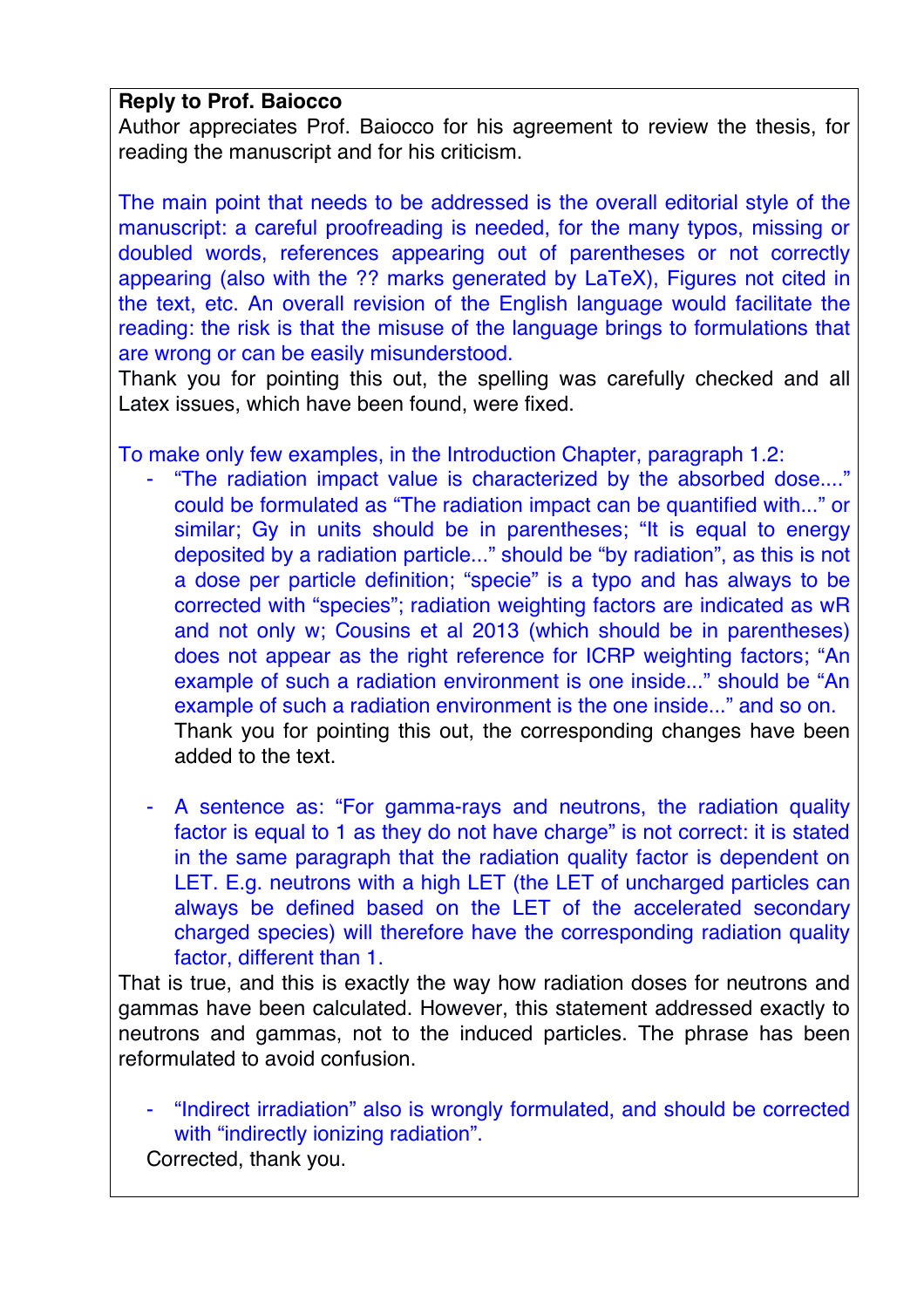- "Organs with large and complex cells have higher risks associated with higher probability of cell damage" suggests that the size of the cell is a factor determining the outcome of the exposure. Why should it be so? Again, I believe that this is due to a misuse of language more than to wrong knowledge.

By "large cells", we mean neurons. Since the appropriate reference cannot be provided, this statement was removed to avoid confusion.

Another very important point worth attention appears first in Paragraph 1.3 and later throughout the manuscript: I understand the idea of taking a value of 1 Sv as "reference dose equivalent", but it has to be kept in mind that career limits are given as effective dose values (including organ weighting factors), when dealing with cancer mortality risk, and as equivalent dose values (particle- and possibly organ- dependent RBE factor multiplied by absorbed dose, measured in mGy-Eq or mGy) when it comes to non- cancer effects.

Indeed, the carrier limit in Russian regulations and dose limits for cancer risk by NASA are defined for the effective dose. However, here a spherical phantom was used, and an additional study required finding the depths in spherical phantom, which correspond to the critical organs. The results from Matthia et al. could not be directly used in our case, because the diameters of the phantoms are different, and the maximal shielding of our phantom is smaller than in Matthia et al. So it was decided to use 1 Sv for the value of the dose equivalent averaged over the phantom. Evidence of such a simplification is that the dose equivalent averaged over the phantom is  $\sim$ 10-15% higher than the effective dose (personal communication with Prof. Shafirkin; Grigoriev et al., 1983). The issue would be addressed in the future, comparing shielding distribution in anthropomorphic and spherical phantom. The corresponding discussion has been added to the text.

Please see NASA Space Flight Human-System Standard - "NASA Standard 3001, Vol.1, Rev. A: Crew Health." for all details. There is therefore an ambiguity throughout the thesis about the use of dose equivalent to CS as an indicator of radiation effects: according to NASA, the career dose limits for the CS (calculated as average over heart muscle and adjacent arteries) is 1 Gy-Eq.

The second point is also right. It is not correct to compare the Q-weighted dose with the RBE-weighted dose. The RBE(LET) differs from Q(LET), although the dependencies look similar. The primary motivation was address to a career limit in NASA regulations. The limits of effective dose, which is related to cancer risk, are calculated for a specific flight duration for an astronaut of particular age and sex. At the same time, we were looking for a universal limit. However, we believe that the introduced mismatch is of the same order of magnitude as other uncertainties in our calculations, which are related to the phantom, spacecraft, and radiation environment description. RBE(LET)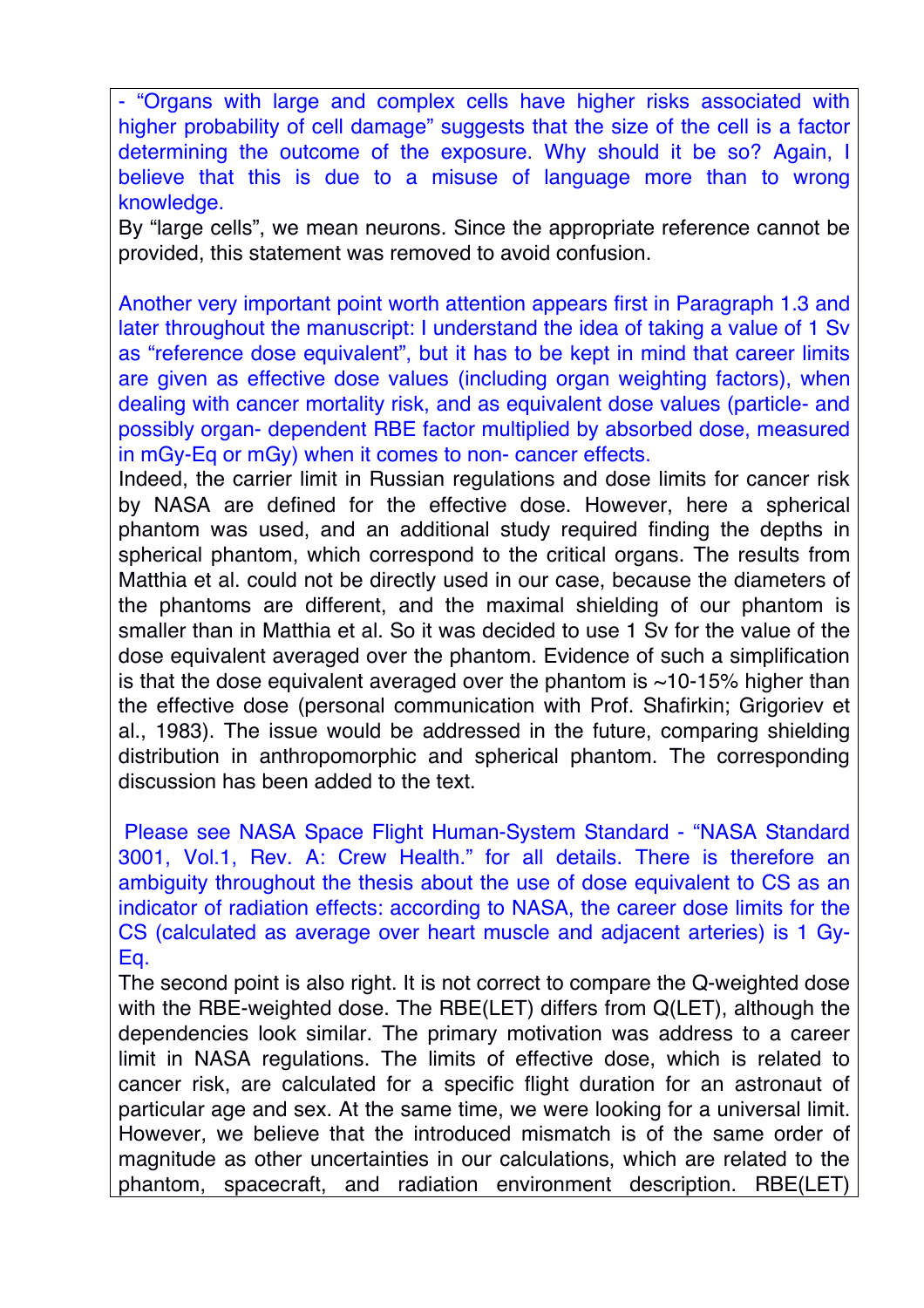dependencies for CS would be implemented in further research. The corresponding discussion has been added to the text.

Most often, though CS doses are cited in the text, it also appears from the Figures that BFO doses have been calculated. Career dose limits are not applicable to BFO doses, as BFO is the main target for short-term effects. Indeed, the career dose limits are not defined for BFO. That is why, in the text, CS doses of average doses are discussed. The main reason for BFO in figure caption is that is the shielding is approximately the same for the BFO and the CS (personal communication with Prof. Shafirkin). Thus they are defined at similar depth inside the spherical phantom and have similar values. However, after an additional discussion it is decided to replace back "CS" with "BFO" all through the text because of a precise definition and significance of the BFO dose for considering cancer risks. The discussion about CS doses has been added in section 1.2 and 4.1.

In Dobyinde, Shprits, 2019, BFO dose equivalent is calculated for the phantom recommended by the Russian State Standard, and the definition is the same that is adopted in the thesis for CS dose equivalent (see Paragraph 4.1). All this has to be clarified.

The main reason for the identity is approximately the same shielding for the BFO and the CS. Thus they are calculated at the same depth in the spherical phantom.

The main message in Dobynde and Shprits 2019 was that the GCR induce a lot of "indirectly-scattered" particles, especially secondary neutrons, which make a significant contribution to the radiation dose. The BFO dose was selected just as example because it is essential when cancer risk is estimated. However, in section 4.1, the accent was made on the limitations of career expose, which are defined for the CS but not the BFO. For this reason, all through the thesis, CS doses are considered. The "BFO" in figures has been changed to "CS". The corresponding discussion has been and to the manuscript.

please note that the choice of the phantom is motivated clearly in the paper, but not in the thesis

The motivation for the spherical phantom was provided on page 15, starting with "The spherical water phantom is convenient...".

In few occasions, some concepts are also repeated: as examples, in the Literature Review Chapter, when describing the composition of the radiation environment.

Corrected, thank you

A whole paragraph appears twice (page 36 and page 41) in chapter Results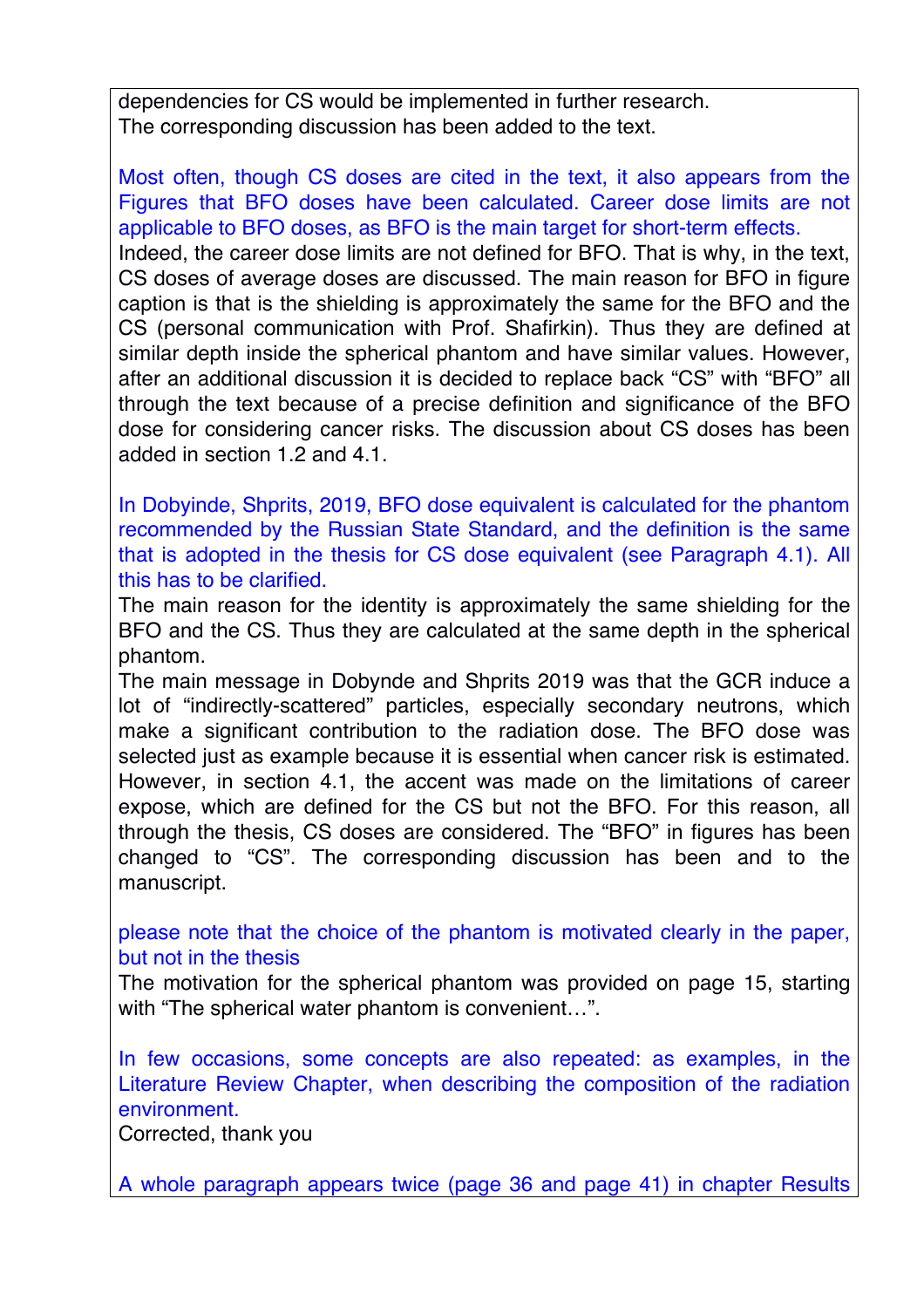(please amend with the plural) and Discussion.

Corrected, thank you. The reason was that the first two chapters make the core of the Scientific Reports paper, which was inappropriately split in the thesis manuscript.

Though I understand the idea of having a separate Methodology Chapter, it is sometimes not easy to follow the description of results in Chapter 4, as different results are obtained with the different methods previously described. I would suggest to clearly add at the beginning of each Section in Chapter 4 some short summary like: "We present in the following results obtained for .... using the simulation setup described in ... and the radiation environment described in....".

Thank you for the suggestion; a short description has been added at the beginning of the sections.

Also, all formulations like "In the third and the fifth part of the work..." or "All parts of the work ... (second and forth) ... would be published after extra work (fifth)." should be avoided and substituted with "Results presented in 4.3 and 4.5 ....", explicitly referring to section numbers, which is much easier to follow. Thank you for pointing this out. The issue is corrected all through the manuscript.

More specifically on the different result sections: Section 4.1:

Please note that there is a reference to some Supplementary materials that might come from the text of an article draft, as no Supplementary materials are available for the thesis. Please amend.

Corrected, thank you.

Section 4.2:

Figure 4.5: simulations for multipass particles shown in the same plot do not provide a lot of information, as points are not distinguishable from the 0 dose axis. Maybe they can be shown in an extra Figure?

Indeed, the contribution of the multipass particles to the net dose is neglectable small comparing to the dose due another particle species. A more detailed plot would not give anything new to the discussion. Generally, the only reason to plot the dependence, and to store associated data during the calculations was to ensure that we don't get artifacts in the secondary particle classification in forward- and backward-scattered. For this reason, I would like to keep the figure as it is.

Comparing Figure 4.5 and 4.7: I understand simulated data for the net yearly dose to BFO during 2001 solar max or 2010 solar min should be the same. It seems that there are differences: at 0 g/cm2 shielding thickness, BFO dose equivalent for Smin is below 50 mSv in Figure 4.5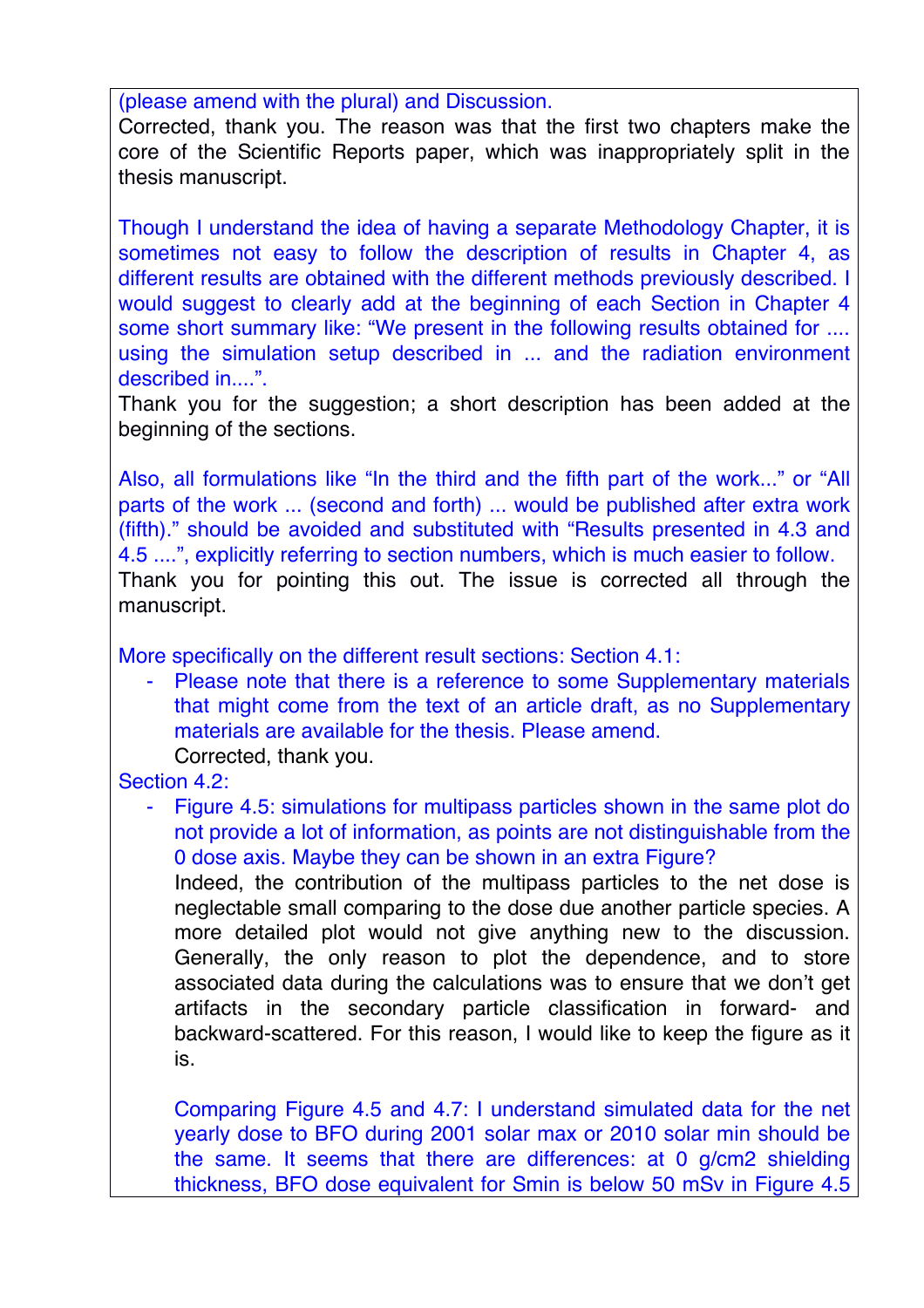### and close to 60 mSv in Figure 4.7. Why is this so?

Sorry for the confusion, and thank you for your attention. The reason is that the "50 mSv" plot was calculated with a 25 cm sphere, which was used at the beginning of the work, following Mrigakshi et al. 2013 calculations. Latter, the phantom was changed to a more convenient 17.5 cm sphere. All other plots show calculation results for 17.5 cm phantom. The plot is changed to the correct one now. The misplacing does not affect on the corresponding discussion.

- I think the terminology adopted to divide dose contributions in Figure 4.8 is not quite common in the space radiation community and might be ambiguous: which leptons, mesons and baryons are actually included in the calculations? For baryons, it should be specified "other baryons" as this evidently excludes protons.
- The classification is slightly different from other works because all secondary particles are taken into account. For this reason, categories of leptons and mesons are introduced instead of more convenient electrons, pi-mesons, etc.. Separation of primary particles, secondary neutrons, protons, gammas, and nucleons into separate groups is convenient. Thank you for the suggestion about "baryons", the corresponding changes are made through the text.

#### Section 4.3:

The legend of Figure 4.13 and how such data are referred in the text with colors seem not to be correct (e.g. trapped protons seem not to be given by any green line), please clarify;

Reference to colors in the text has been corrected, thank you.

- A sentence like: "Thus, it can be concluded that the radiation effect of a 1-year flight to Mars during solar minimum is equal to that of a 2-year flight on the ISS during solar maximum" cannot be accepted as it is. It can be stated that the "cumulative exposure level in dose equivalent" is similar. Again, "identity" is too much for the radiation environment; Thank you for pointing this out, the statement has been rephrased.
- The caption of Figure 4.15 is incomplete: the shielding should be specified as it is in the text (where the Figure is wrongly cited as 4.3); Thank you, the shielding description has been added to the caption, and figure number has been corrected.
- Figure 4.16: the distinction between primary and secondary particles is not clear: panel a is all primary particles together, and from panel b to h these are all secondary particles? Again, there is the same issue raised for Figure 4.8 about particle nomenclature.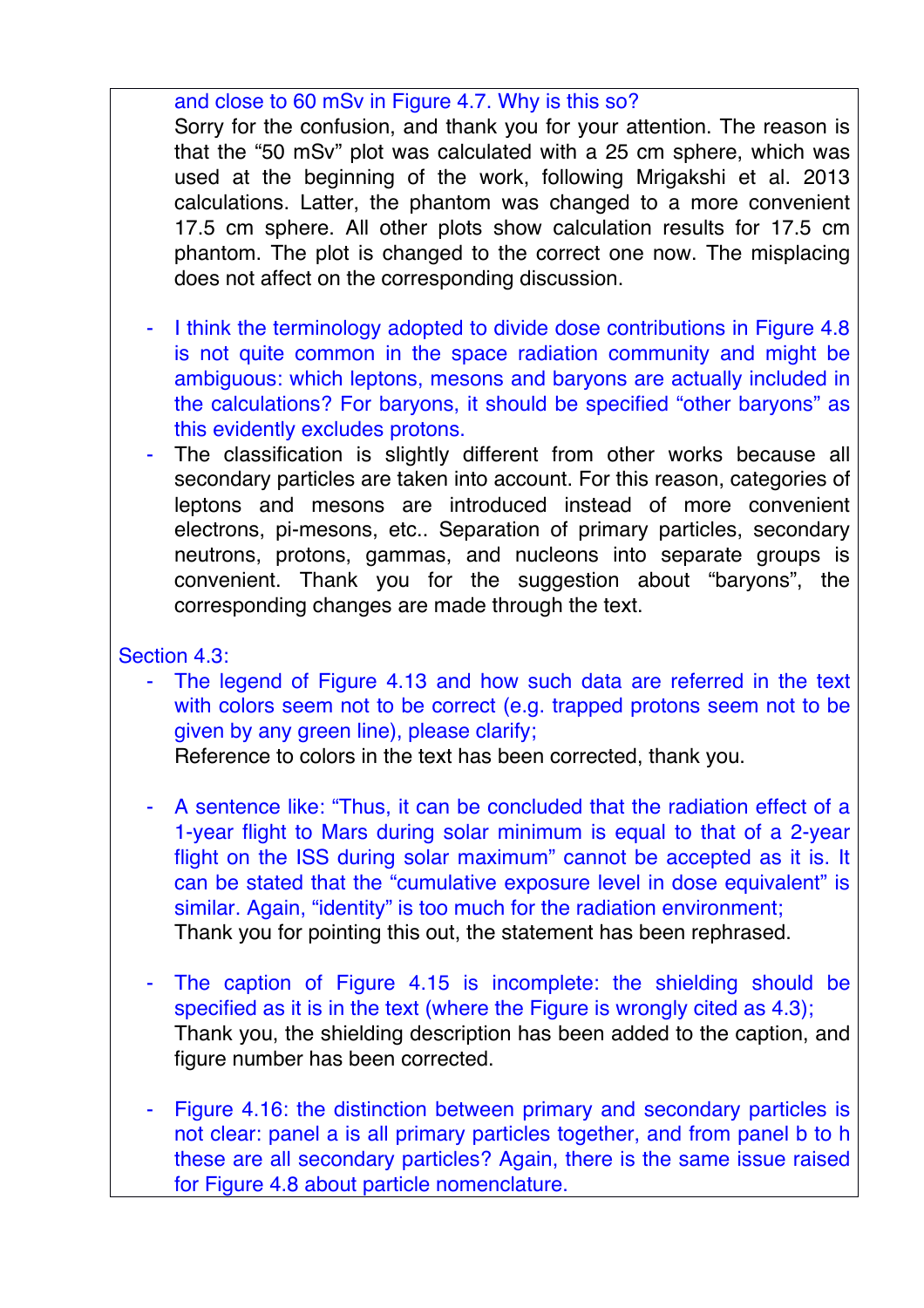That is correct. For the clarity figure subtitles were extended to "secondary protons", etc.. The motivation on implemented classification was added to methodology section.

The doubling of the time to make the exposure levels compatible between ISS orbit and flight to Mars scenarios should also be mentioned explicitly in the text and in the caption.

The doubling of the time was already in the figure legend. However, an additional pointing has been added in the caption.

### Section 4.5:

- The term "energy diffusion" (though used in quotation marks) does not seem to be appropriate to me. Maybe something like "(lateral) spread of energy deposition" or similar could be used.

Thank you for the suggestion, "diffusion" has been changed to "lateral spread".

- In Figure 4.24 the proposed method of "extended ray-tracing" is shown to give better results concerning the shape of dose-depth curve in the nearsurface region of the phantom. However, a discrepancy persists between raytracing and full MC results (and this is reasonable), but for the highest tested energy (in panel d) the extended ray tracing seems to give result that are more distant from Geant4 simulation than the regular ray tracing, when the depth in the phantom is larger. The reason for this should be discussed. Furthermore, why were these specific proton energies tested? I would rather give values in GeV considering the explored energy range.

The energies have been chosen just to demonstrate the applicability of the proposed methodology. They are the mean energy bin values in logarithmic scale. We believe that the differences between the supposed method and Monte-Carlo calculations are due to "side-scattered" particles discussed in section 4.2. The contribution of these particles increases with the primary particle's energy increase. With the current improvement, the precision in the near-surface layer has been increased. At least two issues: "side-scattered" particles and the back-scattered particle would be addressed in the future.

More generally: results obtained in this thesis work certainly have scientific significance and potential impact for future application, and they can certainly serve as a basis for future studies leading to optimal predictions of space radiation exposures. However, larger efforts should be done to compare results with what is available in the literature, both in terms of simulations and data. This is particularly true for the results reported in sections as 4.1, 4.2 and 4.3 (while for instance section 4.4 already benefits from the comparison with MATROSHKA-R data and is more naturally included in a collaborative framework).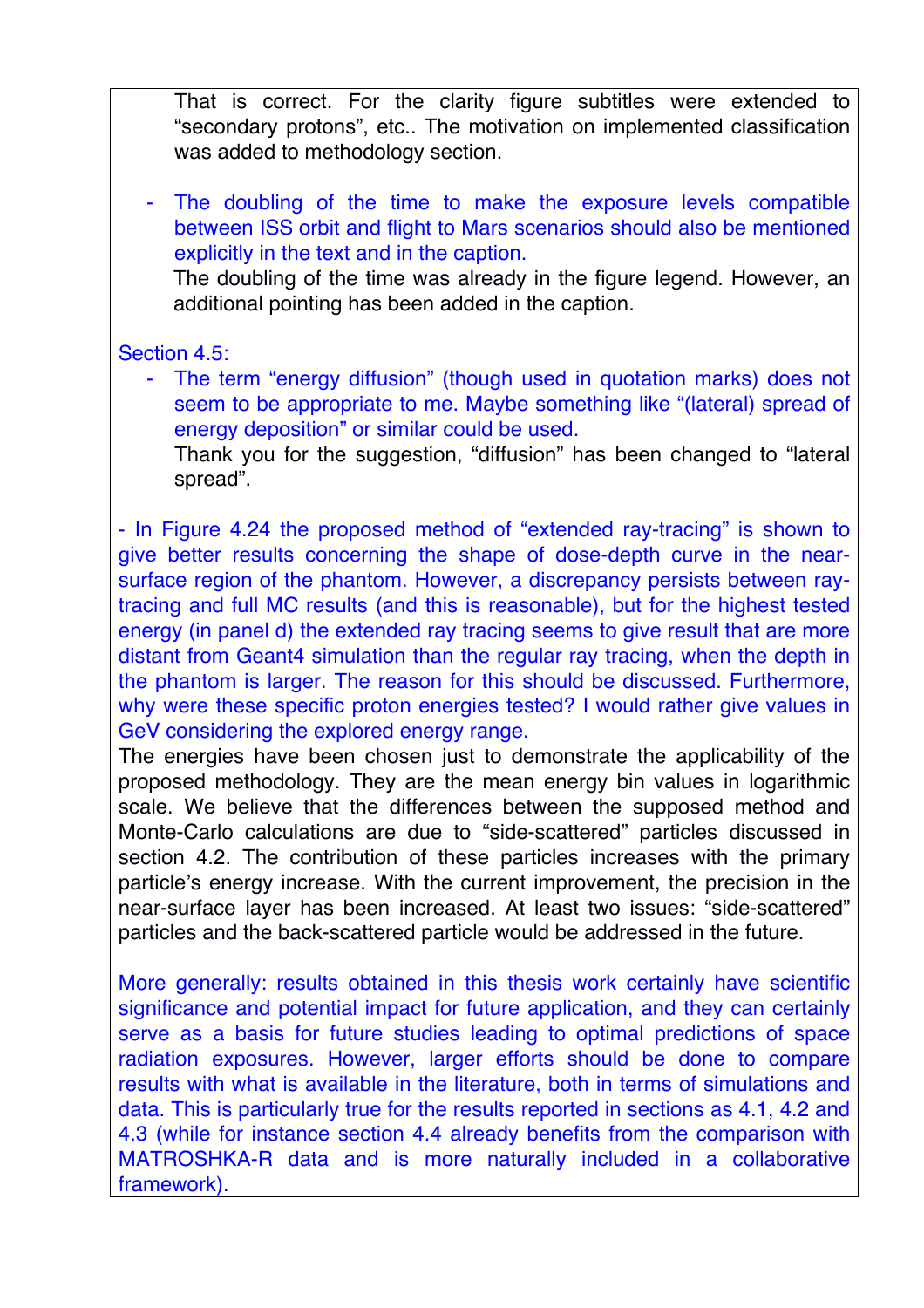The chapter Conclusions can offer a good chance to critically discuss some of the aspects of this work that I've highlighted above, as the choice of using dose equivalent values for exposure career limits to determine the optimal flight conditions. Also, a reformulation is needed concerning the conclusions that are drawn from results presented in 4.3: the similarity of radiation environment in LEO and interplanetary flights is certainly a big advantage if we perform radiobiological research on the ISS and we want to obtain results of interest in view of a deep space mission. Nevertheless, there is a number of feasibility issues to be addressed to perform this kind of research on orbit, and this is not even mentioned. A sentence like: "There is a number of advantages for radiological studies on LEO comparing to on-ground experiments." cannot be accepted if not integrating the discussion in this sense.

Thank you for pointing this out. The discussion in sections 4.1 and 4.2 has been extended.

Concluding, a careful review of the manuscript is needed, addressing the issues raised in the present report. The scientific content of the manuscript in terms of obtained results is already of high level, and the review should be mainly focused at increasing the editorial style of the manuscript and including some critical points in the discussion of results.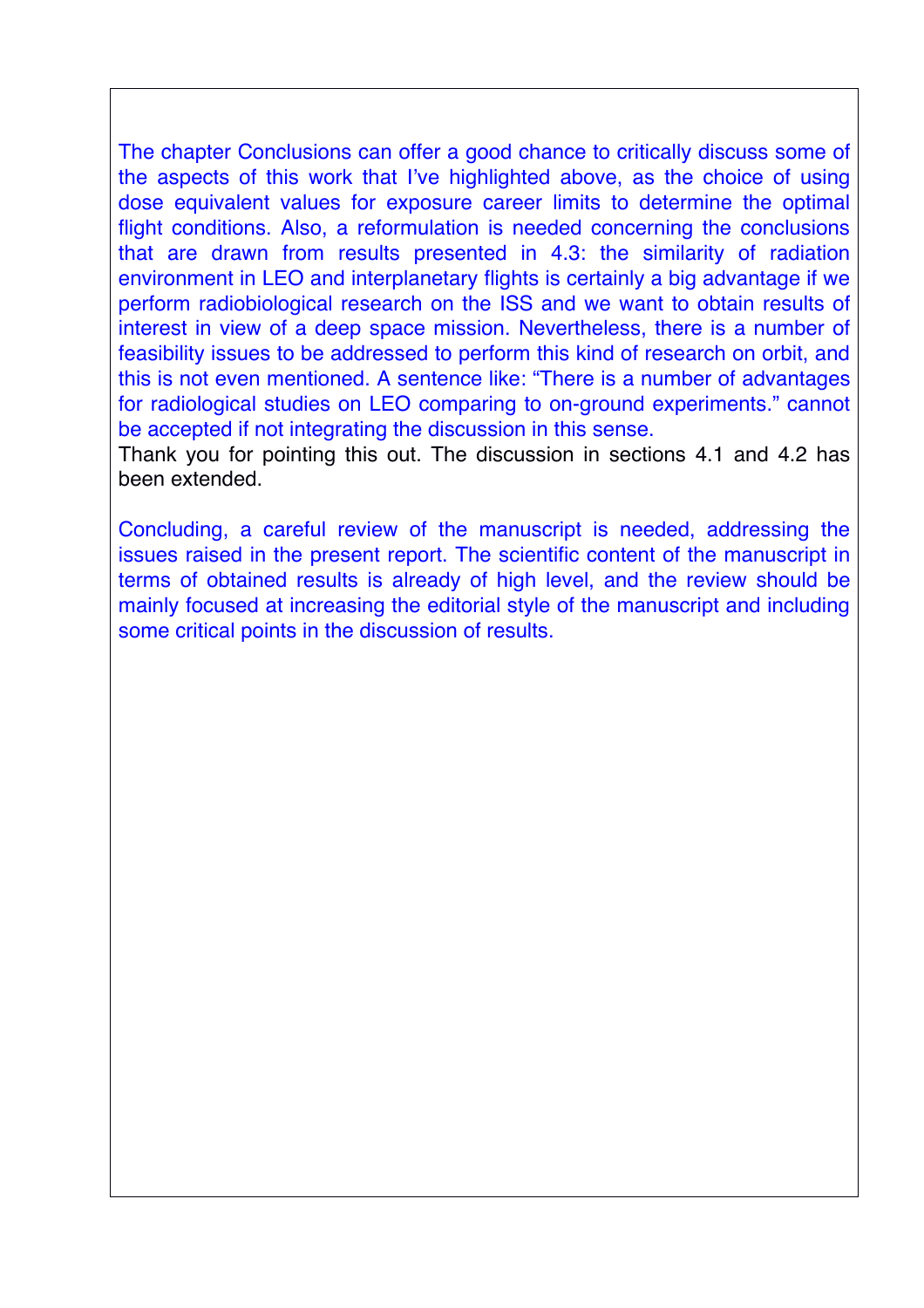# **Reply to Prof. Fortin**

Author appreciates Prof. Fortin for his agreement to review the thesis, for reading the manuscript and for his criticism.

The introduction is rather long and includes a significant amount of literature information that should be moved to the literature review chapter.

The literature review part has been extended and now includes more papers in the discussion.

The document needs more extensive proofs on the verification of the results. There are only a few briefs instances where comparisons with previous work are mentioned and they do not provide significant evidence on the validity of the presented results.

Results in section 4.1 are compared in detail with Matthia et al. and Slaba et al. publications, which address the most similar problems with most up to date methods. An additional comparison was made with results in Denisov et al., 2011 Kuznetsov et al., 2012. Results for the neutron dose in section 4.2 have been compared to Denisov et al., 2011; Kuznetsov et al., 2012; and Ballarini et al., 2006.

The problem in comparing results in section 4.3 with other work is differences in the calculated values. The LET-dependent dose spectrum is the most standard output of the experimental measurements. The corresponding calculations are currently running and would be added in the publication in the Life Science and Space Research journal at the revision stage. A broad comparison with other works is made in section 4.4 provides. Section 4.5 addresses the limitations of ray-tracing methods and approaches to overcome them. The results cannot be compared to any other works since these issues have not been addressed before.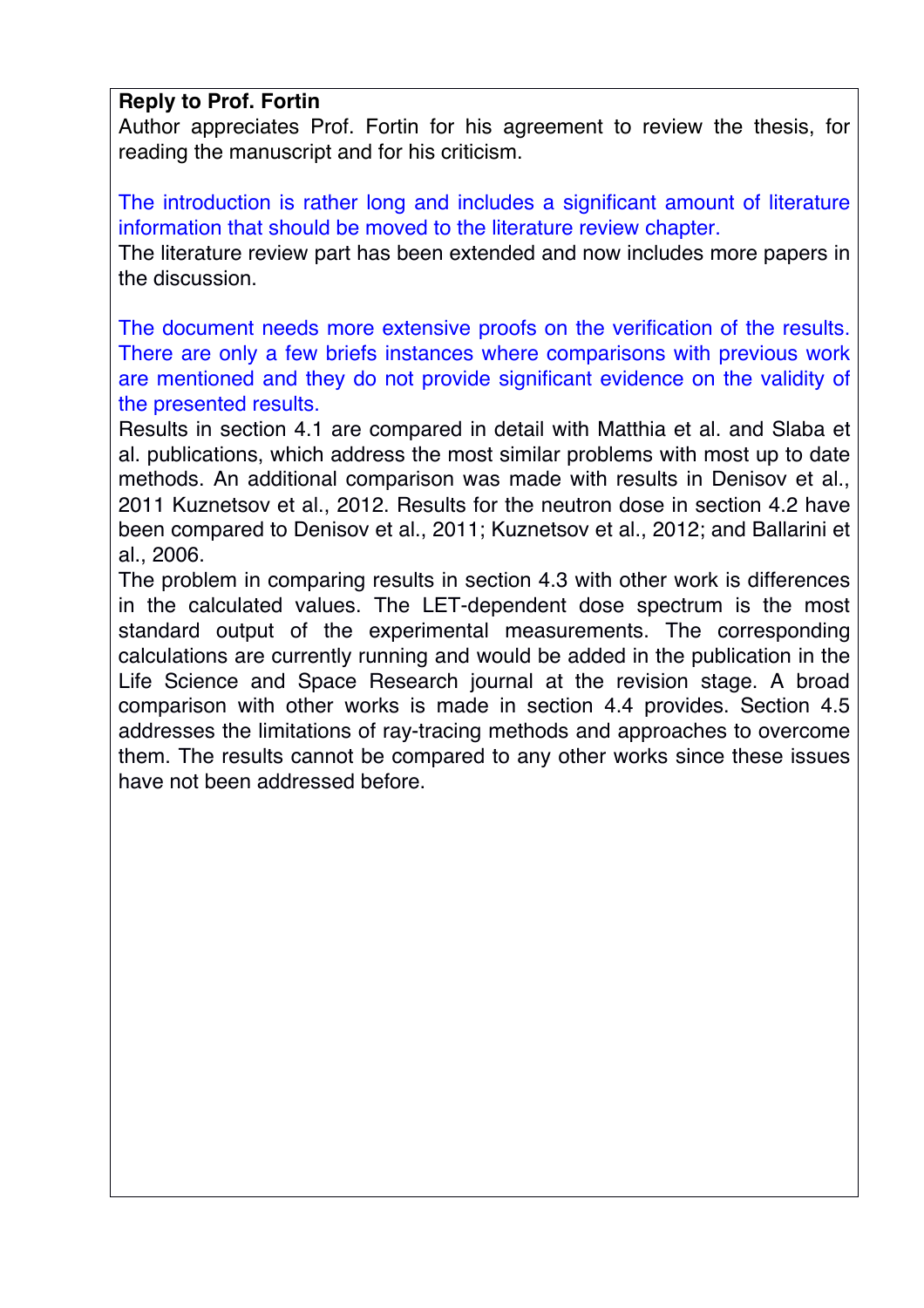# **Reply to Prof. Ouerdane**

Author appreciates Prof. Ouerdane for his agreement to review the thesis, for reading the manuscript and for his criticism.

The numerical data obtained with GEANT4 had to be processed to be productively analyzed. The actual processing is mentioned in the thesis manuscript but there is a lack of detail. It is expected that Mr. Dobynde provides more detail on the data processing.

A more detailed description was added to the methodology section, thank you.

Given the complexity of the physical radiation-matter interaction problem and the amount of experimental data now available, would a machine learning approach be of added value to compute and simulate radiation doses considering different sources, more realistic geometries, and solar activity?

Unfortunately, the current level of our knowledge can not suppose a way to implement machine learning to the radiation dose assessment during the space flight. The machine learning approach is already implemented in the reconstruction of the sate of electron radiation belt during storms. Probably, the machine learning approach can be implemented at the stage of selecting most resistant candidates for missions, where the risk factors are determined.